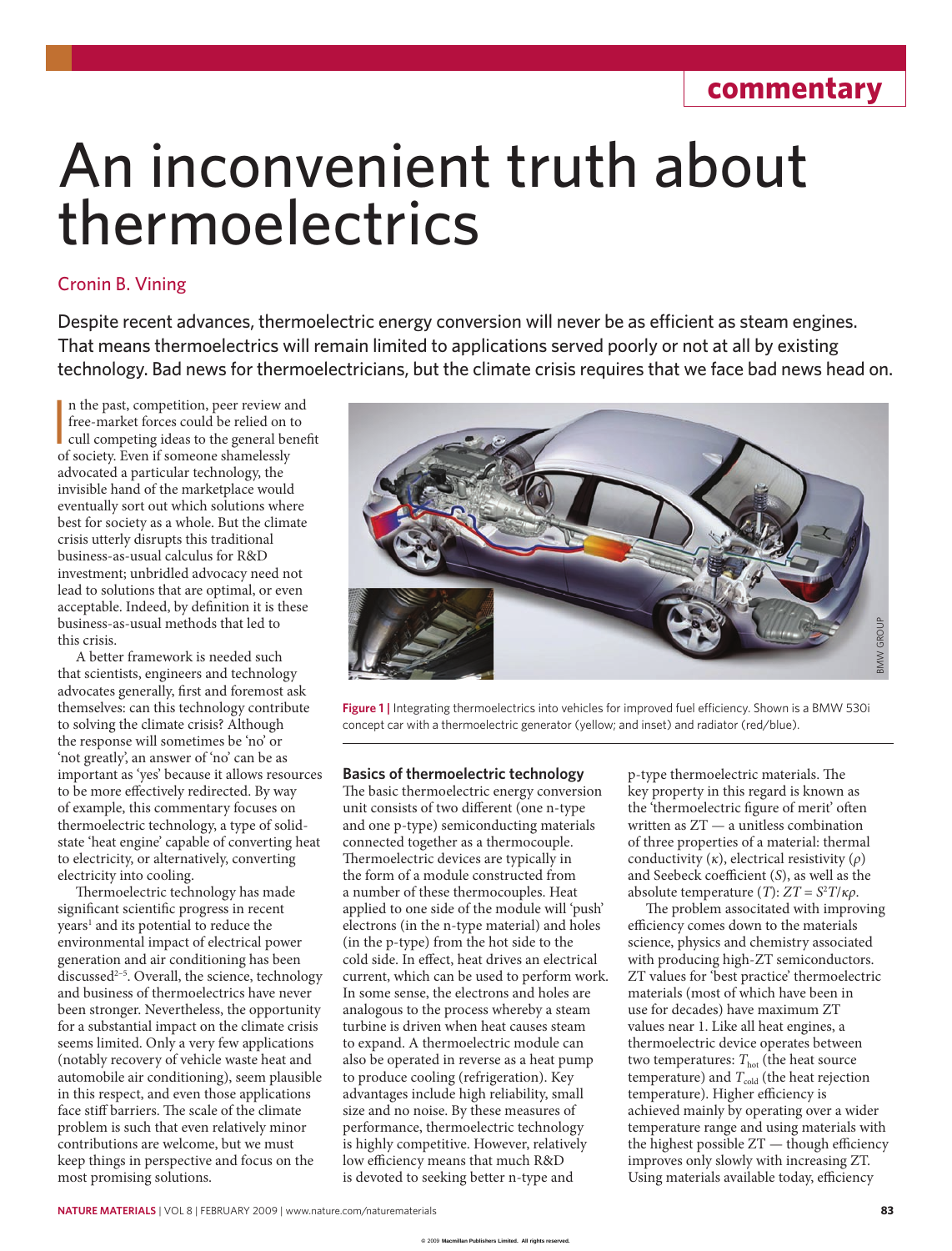

**Figure 2 |** Assessing thermoelectrics. Efficiency of 'best practice' mechanical heat engines compared with an optimistic thermoelectric estimate (see main text for description).

is limited to perhaps 1/6 of the maximum possible Carnot efficiency.

Thermoelectric technology is used for a variety of applications. For example, radioisotope thermoelectric generators provide electrical power for deep-space missions. On Earth, the commercial market for thermoelectric power generation is limited mainly to remote power applications, amounting to perhaps US\$25–50 million per annum for full thermoelectric generator (TEG) systems. The world market for cooling modules (thermoelectric modules only, not final products or systems) is thought to be about US\$200–250 million per annum. In the early 1990s, new ideas and new funding spurred significant progress in thermoelectrics, some of which have been discussed in this journal. Yet only three efforts have produced ZT values in excess of 2: Harman's quantum-dot superlattice<sup>6</sup> with a reported  $ZT \sim 3.5$  at 575 K (ref. 7), Venkatasubramanian's superlattice with reported ZT  $\sim$  2.4 at 300 K and ZT  $\sim$  2.9 at 400 K (ref. 8), and Hsu's lead antimony silver telluride (LAST) bulk/'nanodot' material with a reported ZT ~2.2 at 800 K (ref. 9). Translation of these laboratory results to commercial quantities of materials and/or efficient devices, however, does not seem imminent.

Quite recently, ZT ~1.4 was reported for a 'fine grain' bulk bismuth–telluride material, made by grinding nanometresized powder and pressing the powder back into a bulk solid<sup>10</sup>. A start-up company, GMZ Energy, has announced intentions to produce commercial quantities of this substance, which would then become the highest-ZT material commercially available.

A recent review<sup>5</sup> stated that  $ZT = 3$  is the ultimate goal of thermoelectrics and suggested that this "appears to be within reach in the next several years". Although scientifically plausible, no clear path for such a development has been identified, and engineering progress is therefore limited to existing, lower-ZT materials for the time being.

## **Possible thermoelectric power generation applications**

The most promising thermoelectric power generation application with 'greentech' implications is vehicle waste heat recovery to improve fuel economy. In this concept, vehicle waste heat, usually from the exhaust, is redirected to a TEG to produce electricity (Fig. 1). More drive-train power is available to move the vehicle, and electricity is still available. Under the US Department of Energy's 'FreedomCar' programme, teams have been assembled to pursue this concept. The FreedomCar target is for both cars and trucks to improve overall fuel economy by 10%, and aims to reach production in the 2011–2014 timeframe. As none of the nano/high-ZT materials are yet available, development is proceeding with the best available materials. Most likely, some improvement of ZT will be required for commercialization, but even without this, the programme should provide better cost/benefit estimates. Significant barriers remain before deployment including costs, heat transfer to thermoelectric modules, dedicated radiators, system weight, acceptance of change and competition with alternate conversion technologies as well as with all other means of increasing fuel efficiency.

Even for vehicle waste heat, competition from mechanical engines can be expected to be fierce. Honda, for example, have tested a system using a Rankine steam engine to generate electricity from waste heat in a hybrid vehicle, increasing overall engine efficiency by 3.8% (ref. 11). BMW have for some years had a similar effort called Turbosteamer, but their added device is used to supplement the power train (rather than to generate electricity), improving fuel efficiency by 15%. Either of these projects seems to surpass the FreedomCar goal of 10% fuel savings.

In 2006, the US Department of Energy's Office of Basic Energy Sciences initiated support to develop improved thermoelectric materials as part of their solar energy project. The idea is simple enough2,3: concentrate solar energy to create heat that a TEG turns into electricity. Engineering work has not yet started, though, because much higher ZT values are needed first.

Industrial waste heat (incinerators, cement, steel mills and so on) has also been discussed. NEDO (Japan) has invested in thermoelectric R&D for waste heat since at least 1997. Their most recent five-year, US\$25 million programme was completed satisfactorily in 2007, with reasonable progress made towards its goal of 15% system efficiency. Other potential applications have been occasionally mentioned: geothermal, home co-generation (fuel oil-fired furnaces or gas water-heaters plus TEGs) and woodstoves (efficient cooking for the developing world).

## **Possible thermoelectric cooling applications**

The most common refrigerant used in home and automobile air conditioners is R-134a, which does not have the ozone-depleting properties of Freon that it replaced, but is nevertheless a terrible greenhouse gas and will be banned in new European cars by 2011. Soon enough it will have to be banned entirely, and that means we need alternative air-conditioning technologies. Thermoelectric cooling has been suggested as one such alternative, building on the successful use of thermoelectric cooler/ heaters in car seats<sup>4</sup>. The US Department of Energy recently announced a US\$13 million cost-shared programme to develop this technology.

## **Efficiency of power plants and the effect of size**

Particularly for large-scale applications, efficiency will be paramount and future thermoelectric potential needs to be compared to currently available